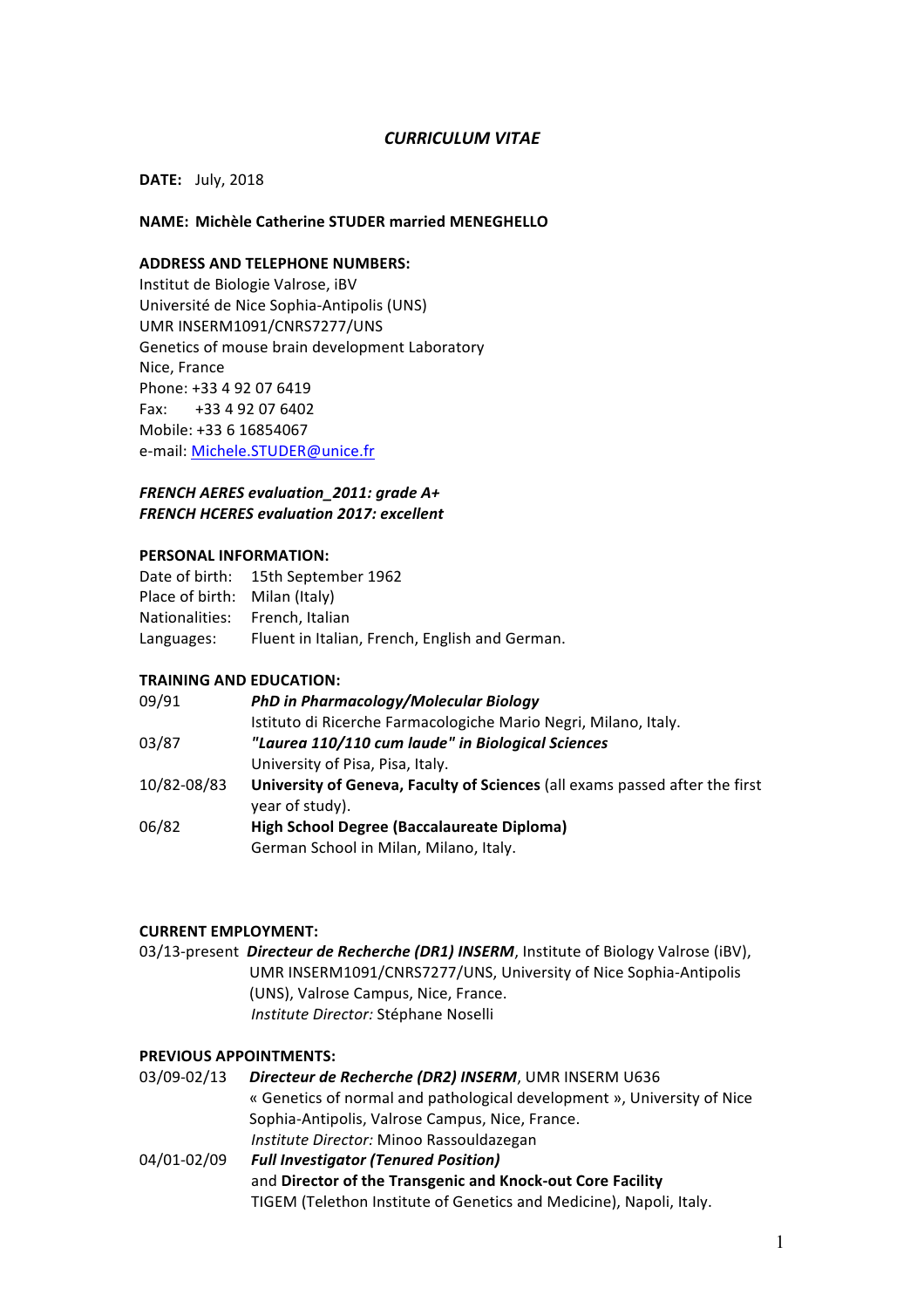*Institute Director:* Andrea Ballabio

| 03/00-02/01 | <b>MRC Research Group Leader/ Senior Lecturer</b>                           |
|-------------|-----------------------------------------------------------------------------|
|             | Neural Development Unit, Institute of Child Health, University College      |
|             | London, London, UK.                                                         |
|             | Head of Unit: Andrew Copp                                                   |
| 03/97-02/00 | <b>MRC Research Group Leader/ Junior Lecturer</b>                           |
|             | MRC Centre for Developmental Neurobiology, King's College, Guy's Campus,    |
|             | London, UK.                                                                 |
|             | Centre Director: Andrew Lumsden                                             |
| 10/91-02/97 | <b>Post-doctoral Research Fellow</b>                                        |
|             | Division of Developmental Neurobiology,                                     |
|             | MRC/National Institute for Medical Research, London, UK.                    |
|             | Head of Laboratory: Robb Krumlauf                                           |
| 09/87-09/91 | <b>Post-graduate Research Fellow</b>                                        |
|             | Unit of Molecular Biology, Istituto di Ricerche Farmacologiche Mario Negri, |
|             | Milano, Italy.                                                              |
|             | Supervisor: Enrico Garattini                                                |
| 03/87-08/87 | <b>Under-graduate Research Fellow</b>                                       |
|             | Istituto di Mutagenesi e Differenziamento, CNR, Pisa, Italy.                |
|             | <i>Institute Director: Roberto Revoltella</i>                               |
|             |                                                                             |
|             |                                                                             |

## **COMPLEMENTARY EXPERIENCE IN INTERNATIONAL INSTITUTIONS:**

| 2017 | Visiting Scientist at the Department of Molecular Biotechnology and Health     |
|------|--------------------------------------------------------------------------------|
|      | Sciences (MCB), Torino, Italy                                                  |
|      | Head of Laboratory: Giorgio Merlo                                              |
| 2000 | Visiting Research Fellow at UCSF, San Francisco, USA                           |
|      | Head of Laboratory: John Rubenstein                                            |
| 1994 | Visiting Research Fellow at Baylor College of Medicine, Houston, USA           |
|      | Head of Laboratory: Alan Bradley                                               |
| 1990 | Visiting Research Fellow at IMP, Vienna, Austria                               |
|      | Head of Laboratory: Erwin Wagner                                               |
| 1989 | Visiting Research Fellow at Fidia S.P.A. 'Research Laboratories', Abano, Italy |

# **CURRENT GRANTS OBTAINED IN PEER-REVIEWED COMPETITIONS:**

- 10/17-09/20 **Fondation Agir Pour l'Audition (APA)** "Genetic and functional analysis of *normal and pathological auditory pathways in the embryonic and adult mouse system."*
- 04/17-03/20 AFM Téléthon. "*In vivo and in vitro reprogramming of non-neuronal cells to cortico-spinal motor neuron."*
- 03/16-02/19 **2015 ERA-NET NEURON call on European Research Projects on Neurodevelopmental Disorders.** "ImprovVision: Understanding and reprogramming developmental visual disorders: from anophthalmia to *cortical impairments."*
- 10/15-09/18 ANR (Agence National Recherche) Projet générique 2015 "DEAF: Understanding the mechanisms of deafness by using intersectional *genetics and functional analysis in the mouse."*
- 10/15-09/18 **Equipe FRM 2015** "*Transcriptional control of neuronal activity during*  differentiation and wiring of the mouse neocortex".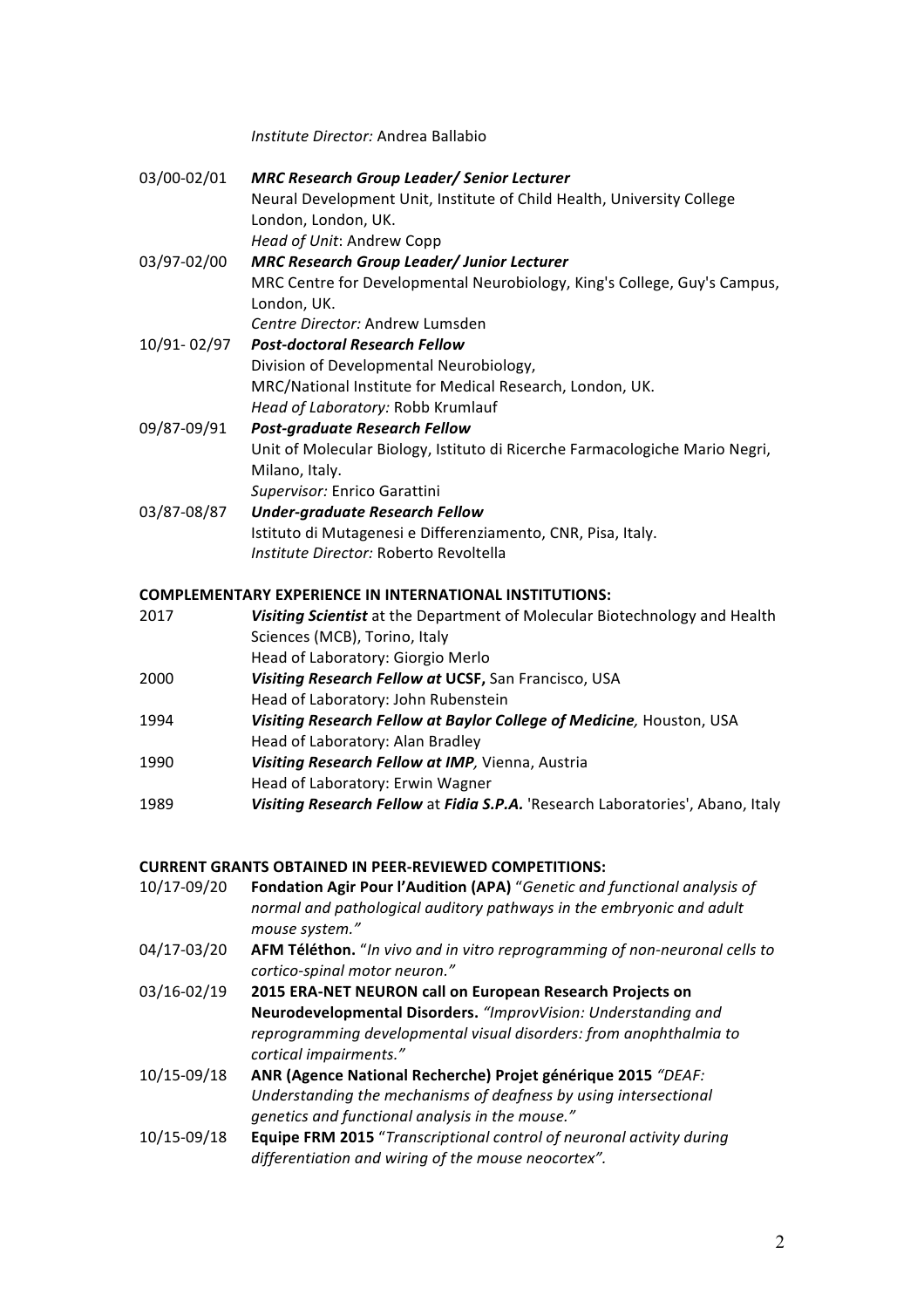10/13-09/18 ANR (Agence National Recherche) Programme Blanc "Molecular, cellular and activity-dependent mechanisms controlling arealization and circuitry in the developing mouse neocortex."

**PAST AWARDS:**

- 2011 & 2015 *FRM "Equipe labélisée"*
- 2009 *ANR "Chaire d'Excellence Senior" Award*
- 1997 **MRC** Career Development Award
- 1994 *EEC* Human Capital Mobility personal post-doctoral fellowship
- 1993 **EMBO** long-term post-doctoral fellowship.
- 1991 *SNF (Swiss National Foundation) personal post-doctoral fellowship.*

## **PEER-REVIEWED SERVICE TO GRANT AGENCIES AND SCIENTIFIC JOURNALS (2010-2018):**

- 2015-2018 Vice-President and Member of the Committee ANR CES 16
- 2013-2014 **Member of the AERES/HCERES evaluation committee** for IBENS, Paris, and for the Centre de Biologie du Développement (CBD), Toulouse, France.
- 2011- *Editorial Board member* of *Developmental Neurobiology* and *Frontiers Neuroscience*, and contributing member of the *F1000 Prime* in Neurodevelopment.
- 2010-<br>*Ad hoc reviewer* in at least 28 International peer-reviewed Journals and 7 International grant agencies.

## **MEMBER OF SCIENTIFIC PROGRAMS AND CONSORTIA (2010-2018):**

- 2016-2020 Member of the *Innovative Solutions in Refractory Chronic Pain (INOV-***PAIN)** Program, a regional collaboration for a "Fédération Hospitalo-Universitaire (*FHU*)" 2016-2019 Member of the International collaborative program grant ERA-NET *NEURON:* ImprovVision: "Understanding and reprogramming developmental *visual disorders: from anophthalmia to cortical impairment"* 2015-2016 **Participation in mobility grants between Italy and France** via the French-Italian University, Galileo Programme and Campus France. *2014- Member of the Board of Directors of the "Société Française de biologie du Développement (SFBD)"* 2013-*Vice-président* of the Association "Développement des Réseaux Neuronaux " **2013- Member** of the **University interdisciplinary axis MTC-NSC** "Theoretical and *Computational Modelisation in Neuorsciences and Cognitive Sciences*" 2012-2019 **Member** of the LABEX SIGNALIFE "Network for Innovation on Sianal
- *Transduction pathways in Life Sciences*", Investissement d'Avenir, Laboratroire d'excellence
- 2009-2013 **Member** of the **BMBS COST Action** " HOX and TALE transcription factors in *Development and Disease*"

## **CONTRIBUTIONS TO TRAINING AND TEACHING ACTIVITIES (2010-2018):**

- 2016-2019 *Joint PhD student* between S. Nicolis' lab at the University of Milano and my lab at the University de Nice funded by the Franco-Italian Vinci Program 2010-2018 *Supervision and training of 8 post-doc fellows, 11 PhD students*,
- *11 Master and undergraduate students, and 5 summer students*
- 2010-2018 **Reviewer of the evaluation committee of 10 PhD** candidates
- 2010-2018 President of the evaluation committee of 4 PhD candidates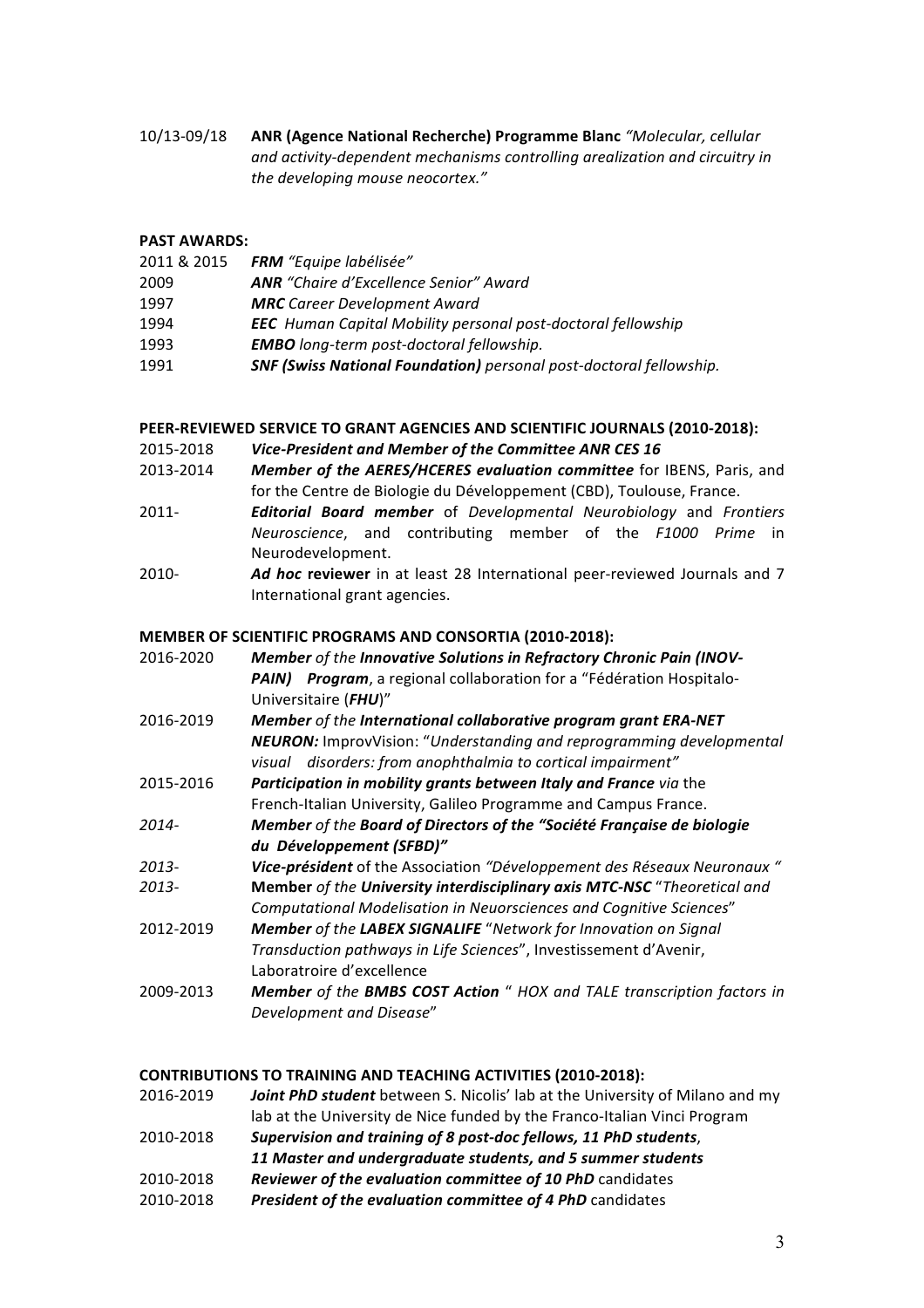- 2013-2017 **Teaching at the Master course UE35** at the University of Nice, France
- 2012-2016 **Doctoral and post-doctoral contracts** with industrial and non-profit *private associations* (AXA, FRM, AFM)
- 2012-2016 Occasional *teaching in neurodevelopment and neurobiology* in national and international Master and PhD courses

## **ORGANIZATION OF EVENTS (2010-2018):**

| 2018        | <b>Scientific Committee Member</b> of the $22^{nd}$ Biennial Meeting of the                                                                              |
|-------------|----------------------------------------------------------------------------------------------------------------------------------------------------------|
|             | International Society for Developmental Neuroscience (ISDN), Nara, Japan                                                                                 |
| 2016        | <b>Executive member and organizer</b> of the 21st Biennial Meeting of the                                                                                |
|             | International Society for Developmental Neuroscience (ISDN), Antibes,                                                                                    |
|             | France                                                                                                                                                   |
| 2017        | Co-organizer of the 2nd joint SFBD/SBCF French developmental meeting in                                                                                  |
|             | Lyon, France                                                                                                                                             |
| 2017        | Co-organizer of the 18th International Congress of Developmental                                                                                         |
|             | <b>Biology (ISDB)</b> in Singapore,                                                                                                                      |
| 2013 & 2016 | Co-organizer of Symposia at French Neurosciences meetings.                                                                                               |
|             | Co-organizer of annual meeting « Club des Réseaux neuronaux » held ither<br>every year in Paris or in the city hosting the French Neuorsciences meeting. |
|             | Organizer of the iBV Neurobiology Club. Members from the iBV and IPMC                                                                                    |
|             | in Nice interested in neurobiology are welcome to participate and present                                                                                |
|             | their work every 15 days.                                                                                                                                |
| 2013-2015   | Participation at the local "Fête de la Science" and "Brain Awareness Week"                                                                               |

# **PATENT:**

Coordinator of the International Patent entitled "Cell differentiation or reprogramming using Fezf2 and Lmo4", first deposited on the 9<sup>th</sup> of November 2015 (N° EP15306775), internationally submitted on the  $9^{th}$  of November 2016 (N° PCT/EP2016/077029) and published on the  $18^{th}$  of May 2017 (N° WO 2017/081033 A1).

dedicated to the public and schools.

# **PUBLICATIONS:**

- 1. Terrigno M., Bertacchi M., Pandolfini L., Baumgart M., Calvello M., Cellerino A., Studer **M.\***, Cremisi F.\* The microRNA miR-21 is a mediator of FGF8 action on cortical COUP-TFI translation. Stem Cell Reports 2018, in press. \*co-last corresponding authors.
- 2. Simi, A. and **Studer, M.** Developmental genetic programs and activity-dependent mechanisms instruct neocortical area mapping. *Curr Opin Neurobiol.* 2018 Jul 10;53:96-102. doi: 10.1016/j.conb.2018.06.007.
- 3. Bonzano S., Crisci I., Podlesny-Drabiniok' A., Krezel W., **Studer M.\***, De Marchis S.\* Astrogliogenesis in the adult hippocampal neurogenic niche is cell-intrinsically controlled by COUP-TFI in vivo. *Cell Reports* 2018 Jul 10;24(2):329-341. doi: 10.1016/j.celrep.2018.06.044*. \*co-last corresponding authors.*
- 4. Bertacchi M., Parisot J., **Studer M.** The pleiotropic transcriptional regulator COUP-TFI plays multiple roles in neural development and disease. *Brain Res. 2018* Apr 27. doi: 10.1016/j.brainres.2018.04.024.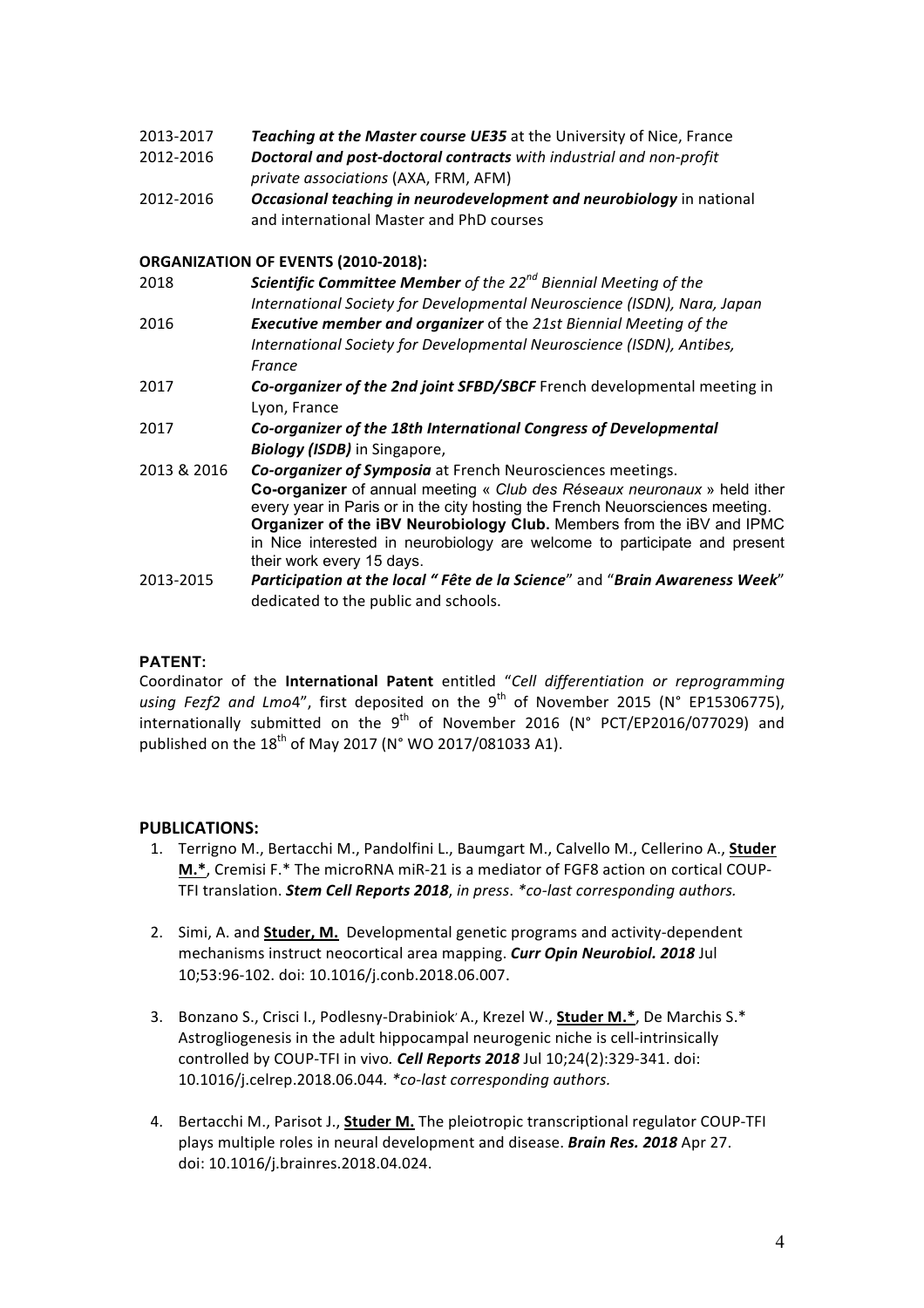- 5. Ruiz-Reig N., Andres B., Lamonerie T., Theil T., Fairén A., **Studer M**. The caudo-ventral pallium is a novel pallial domain expressing Gdf10 and generating Ebf3-positive neurons of the medial amygdala. **Brain Struct Funct. 2018** Jun 4. doi: 10.1007/s00429-018-1687-0.
- 6. Odelin G., Faure E., Coulpier F., Di Bonito M., Bajolle F., **Studer M.**, Avierinos J.F., Charnay P., Topilko P., Zaffran S. Krox20 defines a subpopulation of cardiac neural crest cells contributing to arterial valves and bicuspid aortic valve. *Development 2018* Jan 3;145(1). pii: dev151944. doi: 10.1242/dev.151944.
- 7. Ruiz-Reig N & **Studer M.** Rostro-Caudal and Caudo-Rostral Migrations in the Telencephalon: Going Forward or Backward? Front Neurosci. 2017 Dec 21;11:692. doi: 10.3389/fnins.2017.00692. Review.
- 8. Parisot, J., Flore, G., Bertacchi, M. and **Studer, M**. COUP-TFI mitotically regulates production and migration of dentate granule cells and modulates hippocampal Cxcr4 expression. *Development 2017,* Jun 1;144(11):2045-2058. doi: 10.1242/dev.139949.
- 9. Di Bonito, M., and **Studer, M.\***, Puelles L.\*. Nuclear derivatives and axonal projections originating from rhombomere 4 in the mouse hindbrain. *Brain Structure and Function 2017, May 3. doi: 10.1007/s00429-017-1416-0. \*co-last corresponding authors.*
- 10. Di Bonito, M. and **Studer, M.** Cellular and molecular underpinnings of neuronal assembly in the central auditory system during mouse deveopment. Review Front. Neural Circuits, *Frontiers 2017*, *Apr 19; 11:18. doi: 10.3389/fncir.2017.00018.*
- 11. Flore, G., Di Ruberto, G., Parisot, J., Sannino, S., Russo, F., Illingworth, E.A. and **Studer, M.\***, De Leonibus, E.\*. Gradient COUP-TFI expression is required for functional organization of the hippocampal septo-temporal longitudinal axis. *Cerebral Cortex* **2017,** Feb 1;27(2):1629-1643. doi: 10.1093/cercor/bhv336. \*co-last corresponding *authors.*
- 12. Glasco DM, Pike W, Qu Y, Reustle L, Misra K, Di Bonito M, **Studer M**, Fritzsch B, Goffinet AM, Tissir F, Chandrasekhar A. The atypical cadherin Celsr1 functions non-cell autonomously to block rostral migration of facial branchiomotor neurons in mice. *Dev* **Biol. 2016,** Sep 1;417(1):40-9. doi: 10.1016/j.ydbio.2016.07.004
- 13. Tonchev AB, Tuoc TC, Rosenthal EH, **Studer M**, Stoykova A. Zbtb20 modulates the sequential generation of neuronal layers in developing cortex. *Mol Brain. 2016*, Jun 9;9(1):65. doi: 10.1186/s13041-016-0242-2.
- 14. Touzot A., Ruiz Reig N., Vitalis T. and **Studer M.** Molecular control of two novel migratory paths for CGE-derived interneurons in the developing mouse brain. *Development 2016, May 15;143(10):1753-65. doi: 10.1242/dev.131102.*
- 15. Harb K., Magrinelli E., Nicolas C.S, Lukianets N., Frangeul L., Pietri M., Sun T., Sandoz G., Grammont F., Jabaudon D., and **Studer M.** \*, Alfano C. \* Area-specific development of distinct neocortical neuron subclasses is regulated by postnatal epigenetic modifications. *eLife 2016, Jan 27;5. doi: 10.7554/eLife.09531.\*co-last corresponding authors.*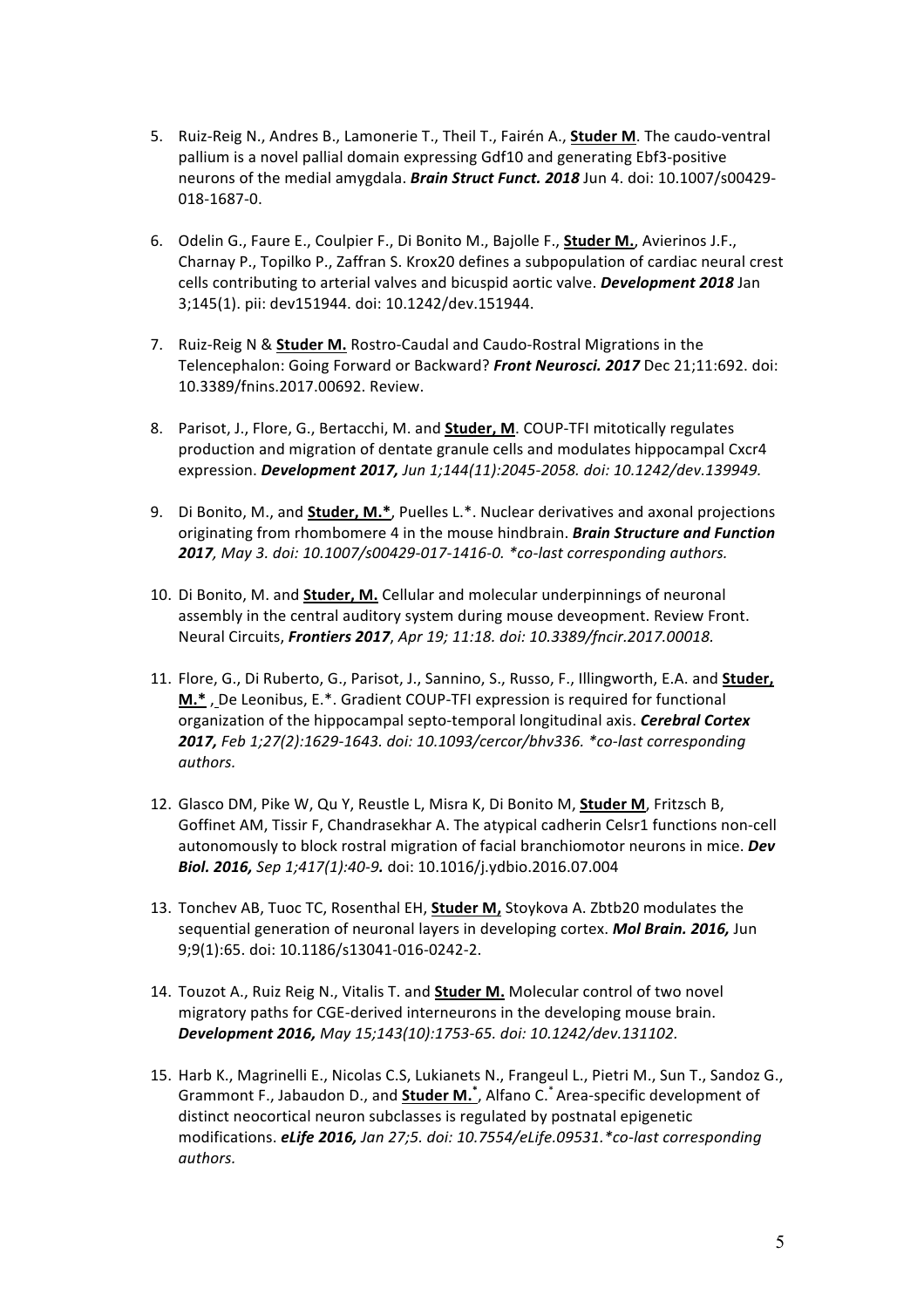- 16. Di Bonito, M., Boulland, J.L., Krezel W., Setti E. and **Studer, M.\***, Glover, J.C.\* Loss of projections, functional compensation and residual deficits in the mammalian vestibulospinal system of *Hoxb1*-deficient mice; **eNeuro 2015**, Dec 26;2(6). doi: *10.1523/ENEURO.0096-15.2015. \*co-last corresponding authors.*
- 17. Colasante, G., Lignani, G., Rubio, A., Medrihan, L., Yekhlef, L., Sessa, A., Massimino, L., Giannelli, S.G., Sacchetti, S., Caiazzo, M., Leo, D., Alexopoulou, D., Dell'Anno, M.T., Ciabatti, E., Orlando, M., **Studer, M.,** Dahl, A., Gainetdinov, R.R., Taverna, S., Benfenati, F., and Broccoli V. Rapid Conversion of Fibroblasts into Functional Forebrain GABAergic Interneurons by Direct Genetic Reprogramming. *Cell Stem Cell 2015, Dec 3;17(6):719- 34. doi: 10.1016/j.stem.2015.09.002.*
- 18. Alfano C., Magrinelli E., Harb K., Hevner R. F. and **Studer M**. Postmitotic control of sensory area specification during neocortical development. **Nature Comm 2014,** Dec *5;5:5632. doi: 10.1038/ncomms6632.*
- 19. Alfano C., Kawssar H., Magrinelli E. and **Studer M.** COUP-TFs: A long lasting experience in forebrain assembly. *Review in Cell Mol Life Sci. 2014, Jan; 71(1):43-62. doi: 10.1007/s00018-013-1320-6.*
- 20. Bovetti S., Bonzano S., Garzotto D., Giannelli S.G., Iannielli A., Armentano, M., Studer M. and De Marchis S. COUP-TFI controls activity-dependent tyrosine hydroxylase expression in adult dopaminergic olfactory bulb interneurons. *Development 2013, Dec; 140(24):4850-9. doi: 10.1242/dev.089961.*
- 21. Di Bonito M., Glover J.C., **Studer M**. Hox genes and region-specific sensorimotor circuit formation in the hindbrain and spinal cord. *Dev Dyn. 2013, Dec;242(12):1348-68. doi: 10.1002/dvdy.24055.*
- 22. Chou S.J., Babot Z., Leingartner A., **Studer M.,** Nakagawa Y., and O'Leary D.D.M. Geniculocortical thalamic axon input drives genetic distinctions that differentiate primary and higher order visual cortical areas. **Science 2013,** Jun 7;340(6137):1239-42. *doi: 10.1126/science.1232806.*
- 23. Alfano C. and **Studer M.** Neocortical arealization: evolution, mechanisms and open questions. *Review in Dev Neurobiol. 2013, Jun;73(6):411-47. doi: 10.1002/dneu.22067.*
- 24. Di Bonito M., Narita Y., Mancuso M., Sequino L., Avallone B., Andolfi G., Franzè A., Puelles L., Rijli F.M. and **Studer M.** A *Hox* network is required in establishing and maintaining an auditory sensory-motor circuit in the mouse developing hindbrain. **Plos** Genetics 2013, Feb; 9(2): e1003249. doi: 10.1371/journal.pgen.1003249.
- 25. D'Angelo A., De Angelis A., Avallone B., Piscopo I., Tammaro R., **Studer M.** and Franco B. Ofd1 controls dorso-ventral patterning and axoneme elongation during embryonic brain development. *Plos One, 2012, 7 (12): e52937. doi: 10.1371/journal.pone.0052937. Epub 2012 Dec 27.*
- 26. Alfano C., Viola L., Heng J.I.T., Pirozzi M., Clarkson M., Flore G., De Maio A., Schedl A., Guillemot F. and **Studer M.** COUP-TFI promotes radial migration and proper morphology of callosal neurons by repressing Rnd2 expression. *Development*, 2011, *138: 4685-4697(with COVER).*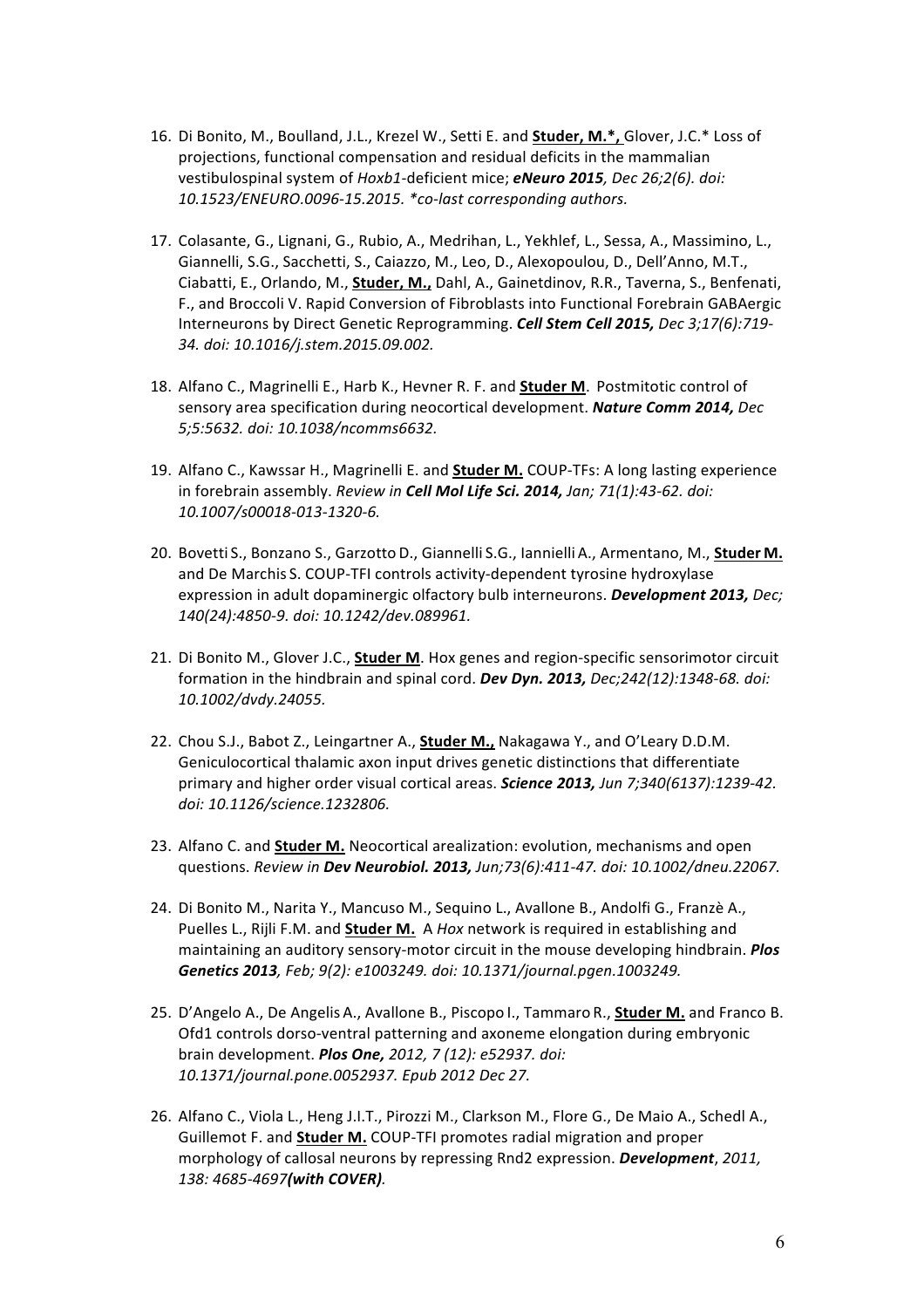- 27. **Studer M.** The use and re-use of transcription factors during brain development. *Dev Neurobiol., 2011, 71(8):663-4.*
- 28. Lodato S., Tomassy Srubek G., De Leonibus E., Uzcategui Y.G., Andolfi G., Armentano M., Touzot A., Gaztelu J. M., Arlotta P., Menendez de la Prida L. and **Studer M.** Loss of COUP-TFI alters the balance between caudal ganglionic eminence- and medial ganglionic eminence-derived interneurons and results in resistance to epilepsy. *Journal of Neuroscience, 2011, 31(12): 4650-4662*
- 29. Lodato S., Rouaux C., Quast K.B., Jantrachotechatchawan C., **Studer M.**, Hensch T. K. and Arlotta P. Excitatory Projection Neuron Subtypes Differentially Control the Distribution of Local Inhibitory Interneurons in the Cerebral Cortex. **Neuron,** 2011, 69: *1-17.*
- 30. D'Aquino R., Tirino V., Desiderio V., **Studer M.,** Cusella De Angelis G., Laino L., De Rosa A., Di Nucci D., Sabata M., Paino F., Sampaolesi M., Papaccio G. Human neural crestderived postnatal cells exhibit remarkable embryonic attributes either *in vitro* or *in vivo*. *European Cells and Materials, 2011, 21: 304-316.*
- 31. Srinivasan RS, Geng X, Yang Y, Wang Y, Mukatira S, **Studer M**, Porto MP, Lagutin O, Oliver G. The nuclear hormone receptor Coup-TFII is required for the initiation and early maintenance of Prox1 expression in lymphatic endothelial cells. *Genes and Development, 2010, 24(7): 696-707.*
- 32. Tomassy Srubek G., De Leonibus E., Jabaudon D., Lodato S., Alfano C., Mele A., Macklis J.D. and **Studer M**. Area-specific temporal control of corticospinal motor neuron differentiation by COUP-TFI. **PNAS,** 2010, 107(8): 3576-81.doi: *10.1073/pnas.0911792107.*
- 33. Fuentealba, P., Klausberger, T., Karayannis, T., Suen, W.Y., Huck, J., Tomioka, R., Rockland, K., Capogna, M., **Studer, M.,** Morales, M., and Somogyi, P. Expression of COUP-TFII Nuclear Receptor in Restricted GABAergic Neuronal Populations in the Adult Rat Hippocampus. **Journal of Neuroscience**, 2010, 30(5):1595-1609.
- 34. Vivancos V, Chen P, Spassky N, Qian D, Dabdoub A, Kelley M, Studer M, Guthrie S. Wnt activity guides facial branchiomotor neuron migration, and involves the PCP pathway and JNK and ROCK kinases. *Neural Development, 2009, 11, 4-7*.
- 35. Fuentealba P., Tomioka R., Dalezios Y., Marton L., Morales M., Studer M., Rockland K., Klausberger T., and Somogyi P. Rhythmically active enkephalin-expressing GABAergic cells in the CA1 area of the hippocampus project to the subiculum and preferentially innervate interneurons. Journal of Neuroscience, 40, 2008, 10017-22.
- 36. Hendershot T.J., Liu H., Clouthier D.E., Shepherd I.T., Coppola E., **Studer M.**, Firulli A.B., Pittman D.L., Howard M.J. Conditional deletion of Hand2 reveals critical functions in neurogenesis and cell type-specific gene expression for development of neural crestderived noradrenergic sympathetic ganglion neurons. **Developmental Biology** 319, *2008, 179-91.*
- 37. Faedo A., Srubek Tomassy G., Ruan Y., Teichmann H., Krauss S., Pleasure S.J., Tsai S.Y., Tsai M.J., **Studer M.** and Rubenstein J.L.R. COUP-TFI Coordinates Cortical Patterning,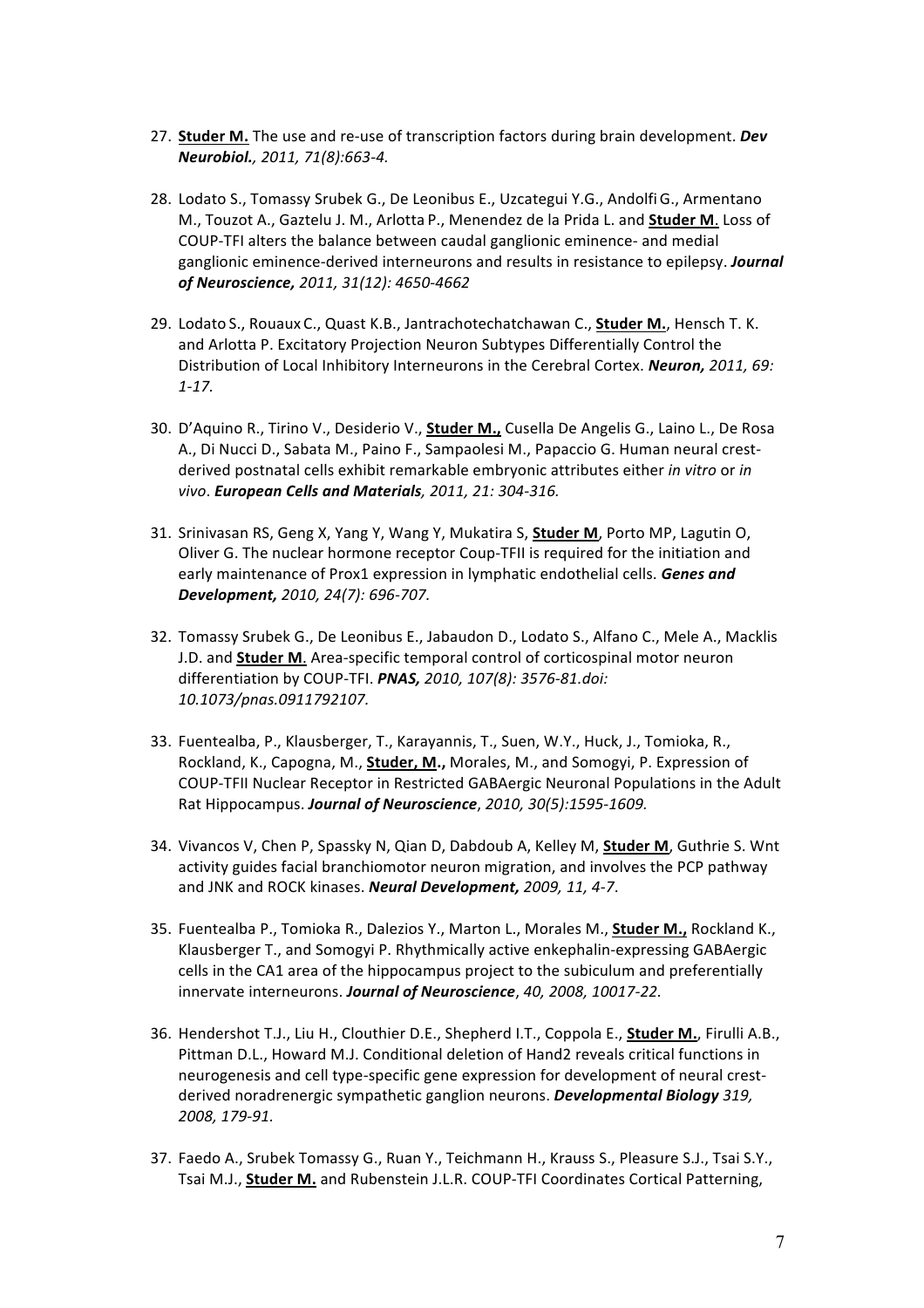Neurogenesis and Laminar Fate and Modulates MAPK/ERK, AKT and ß-Catenin Signaling. *Cerebral Cortex*, 2008, 9, 2117-31. 

- 38. Armentano M., Chou S. J., Srubek Tomassy G., Leingärtner A., O'Leary D.D.M. and **Studer M.** COUP-TFI regulates the balance of cortical patterning between frontal/motor and sensory areas. *Nature Neuroscience*, 10, 2007, 1277-1286 (with *COVER).*
- 39. **Studer M.,** Di Bonito M., Mancuso M., Franze A.M., Sequino L. and Puelles L. Contributions of rhombomere 4 and Hoxbl to hindbrain sensorimotor structures. *J Morphol, 268, 2007, 1139-1139.*
- 40. Halilagic A., Ribes V., Ghyselinck N.B., Zile M.H., Dolle P. and **Studer M**. Retinoids control anterior and dorsal properties in the developing forebrain. *Developmental Biology 303*, *2007, 362-75.*
- 41. Armentano M., Filosa A., Andolfi G. and **Studer M.** COUP-TFI is required for the formation of commissural projections in the forebrain by regulating axonal growth. *Development 133*, *2006, 4151-4162.*
- 42. Ferrante M.I., Zullo A., Barra A., Bimonte S., Messaddeg N., **Studer M.**, Dolle P., and Franco B. Oral-facial-digital type I protein is required for primary cilia formation and left-right axis specification. *Nature Genetics* 38, 2006, 112-7.
- 43. Coppola E., Pattyn A., Guthrie S., Goridis C. and **Studer M.** Reciprocal gene replacements reveal unique functions for Phox2 paralogous homeobox genes during neural differentiation. *EMBO Journal 24, 2005, 4392-403.*
- 44. **Studer M.\***, Filosa A. and Rubenstein J.L.R. The nuclear receptor COUP-TFI represses differentiation of Cajal-Retzius cells. \*corresponding author. **Brain Research Bulletin** *66, 2005, 394-401.*
- 45. Tripodi M., Filosa A., Armentano M. and **Studer M.** The nuclear receptors COUP-TFs regulate cell migration in the mammalian basal forebrain. **Development** 131, 2004, *6119-29*.
- 46. Halilagic A., Zile M.H. and **Studer M.** A novel role for retinoids in patterning the avian forebrain during presomite stages. Development 130, 2003, 2039-2050.
- 47. **Studer M.** Initiation of facial motor neuron migration is dependent on rhombomeres 5 and 6. *Development* 128, 2001, 3707-3716.
- 48. Pata I.<sup>\*</sup>, **Studer M**.<sup>\*</sup>, van Doorninck H., Briscoe J., Kuuse S., Engel J.D., Grosveld F. and Karis A. The transcription factor GATA3 is a downstream effector of *Hoxb1* specification in rhombomere 4. (\* joint first authors). **Development** 126, 1999, 5523-5531.
- 49. **Studer M.,** Gavalas A., Marshall H., Ariza-McNaughton L., Chambon P. and Krumlauf R. Genetic interactions between *Hoxa1* and *Hoxb1* reveal new roles in regulation of early hindbrain patterning. *Development 125, 1998, 1025-1036.*
- 50. Gavalas A.\*, **Studer M.\***, Lumsden A., Rijli F., Krumlauf R. and Chambon P.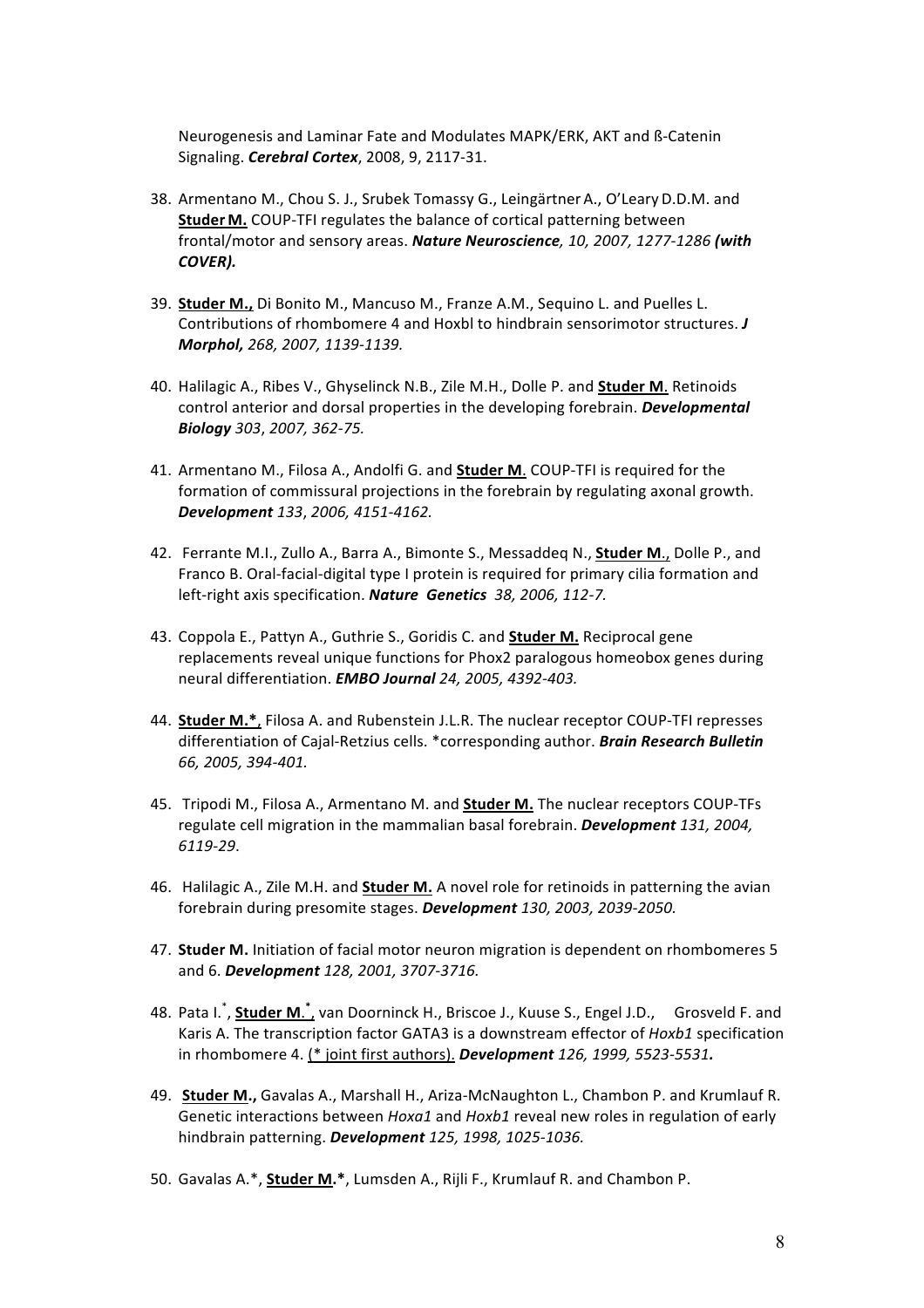*Hoxa1* and *Hoxb1* synergize in patterning the hindbrain, cranial nerves and second pharyngeal arch. (\* joint first authors). Development 125, 1998, 1123-1136.

- 51. Krumlauf R., Manzanares M., Nonchev S., Maconochie M., Gould A., Morrison A., Pöpperl H., **Studer M.**, Cordes S. and Barsh G. Regulation of hindbrain segmentation. *Developmental Biology, 1997, 186(2), 254.*
- 52. Krumlauf R., Manzanares M., Nonchev S., Maconochie M., Gould A., Morrison A., Pöpperl H., **Studer M.**, Cordes S. and Barsh G. Conserved mechanisms in the regulation of hindbrain segmentation in vertebrates. *Journal of Neurochemistry*, 1997, 69 (Suppl), *S55.*
- 53. Maconochie M., Nonchev S., **Studer M.,** Chan S.K., Pöpperl H., Sham M.H., Mann R.S. and Krumlauf R. Cross-regulation in the mouse *HoxB* complex: the expression of *Hoxb2* in rhombomere 4 is regulated by *Hoxb1*. **Genes & Development** 11, 1997, 1885-1895.
- 54. **Studer M.**, Lumsden A., Ariza-McNaughton L., Bradley A. and Krumlauf R. Altered segmental identity and abnormal migration of motor neurons in mice lacking *Hoxb-1*. *Nature 384, 1996, 630-634.*
- 55. Marshall H., Morrison A., **Studer M.**, Pöpperl H. and Krumlauf R. Retinoids and *Hox* genes. *The FASEB Journal, 1996, Vol.10, 969-978.*
- 56. Pöpperl H., Bienz M., **Studer M.**, Chan S.K., Aparicio S., Brenner S., Mann R.S. and Krumlauf R. Segmental expression of Hoxb-1 is controlled by a highly conserved autoregulatory loop dependent upon exd/Pbx. **Cell** 81, 1995, 1031-1042.
- 57. Studer M., Marshall H., Pöpperl H., Kuroiwa A. and Krumlauf R. Genetic mechanisms responsible for pattern formation in the vertebrate hindbrain: regulation of *Hoxb-1*. *Neural Cell Specification: Molecular Mechanisms and Neurotherapeutic. Implications; Altschul Symposia Series, Vol. 3, Plenum press, New York, 1995, pp17-28.*
- 58. **Studer M.**, Pöpperl H., Marshall H., Kuroiwa A. and Krumlauf R. Requirement of a conserved retinoic acid response element in rhombomere-restricted expression of *Hoxb-1*. *Science 265, 1994, 1728-1732.*
- 59. Marshall H., **Studer M.**, Pöpperl H., Aparicio S., Kuroiwa A., Brenner S. and Krumlauf R. A conserved retinoic acid response element is required to establish early expression of *Hoxb-1*. *Nature 370, 1994, 567-571.*
- 60. Krumlauf R., Marshall H., **Studer M.**, Nonchev S., Sham M.H. and Lumsden A. *Hox* homeobox genes and regionalisation of the nervous system. **Journal of Neurobiology** *24, 1993, 1328-1340.*
- 61. Studer M., Terao M., Gianni M. and Garattini E. Characterization of a second promoter for the mouse liver/bone/kidney-type alkaline phosphatase gene: cell and tissue specific expression. *Biochemical and Biophysical Research Communications* 179, 1991, *1352-1360.*
- 62. Gianní M., **Studer M.**, Carpani G., Terao M. and Garattini E. Retinoic acid induces liver/bone/kidney-type alkaline phosphatase gene expression in F9 teratocarcinoma cells. *Biochemical Journal 274, 1991, 673-678.*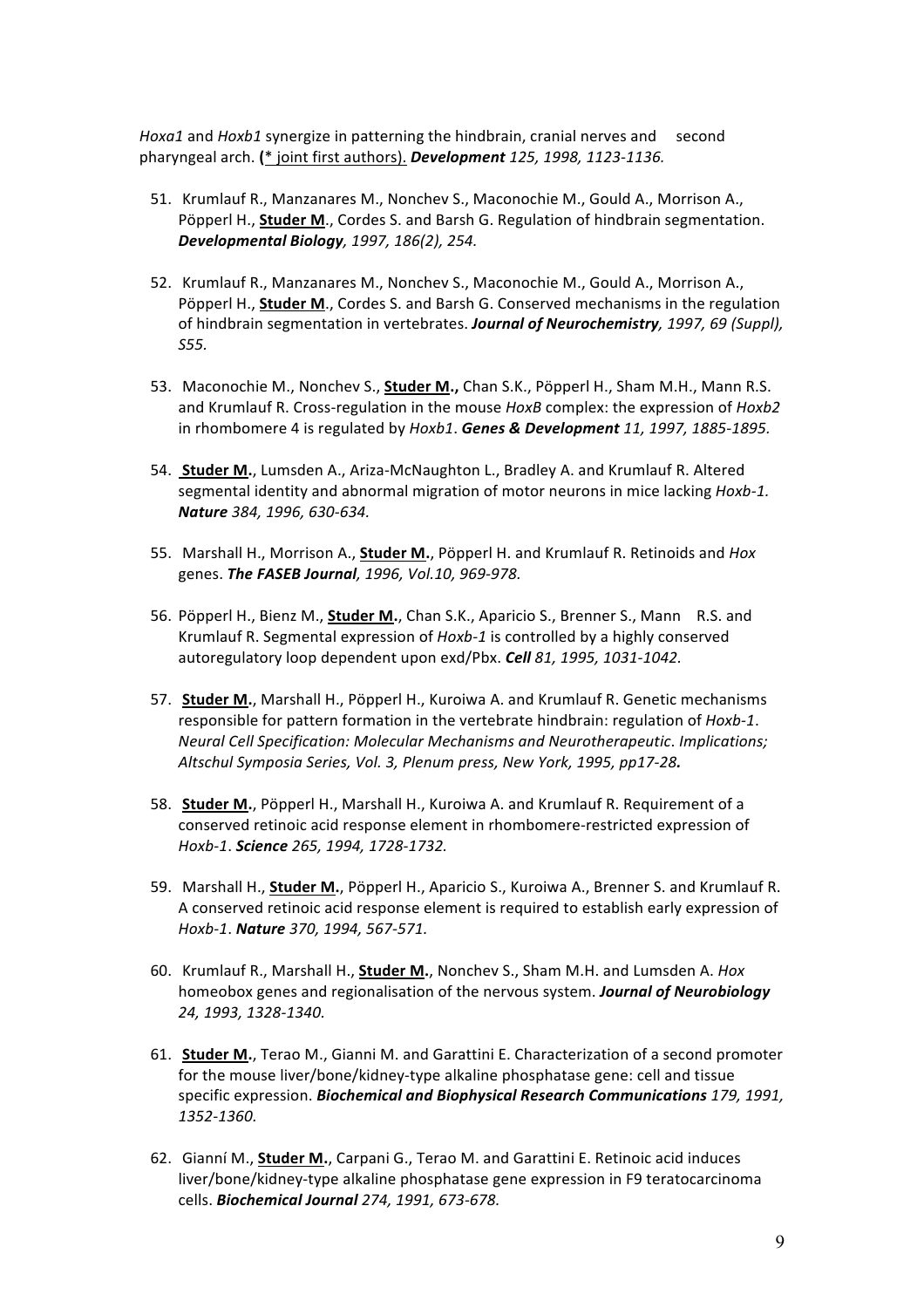- 63. Terao M., **Studer M.**, Gianní M. and Garattini E. Isolation and characterization of the mouse liver/bone/kidney-type alkaline phosphatase gene. **Biochemical Journal** 268, *1990, 641-648.*
- 64. Terao M., Tabe L., Garattini E., Sartori D., **Studer M.** and Mintz B. Isolation and characterization of variant cDNAs encoding mouse tyrosinase. *Biochemical and Biophysical Research Communications 159, 1989, 848-853.*
- 65. Stanyon R., **Studer M.**, Dragone A., De Benedectis G. and Brancati C. Population cytogenetics of Albanians in the province of Cosenza (Italy): frequency of Q and C band variants. **International Journal of Anthropology** 3, 1988, 19-29.